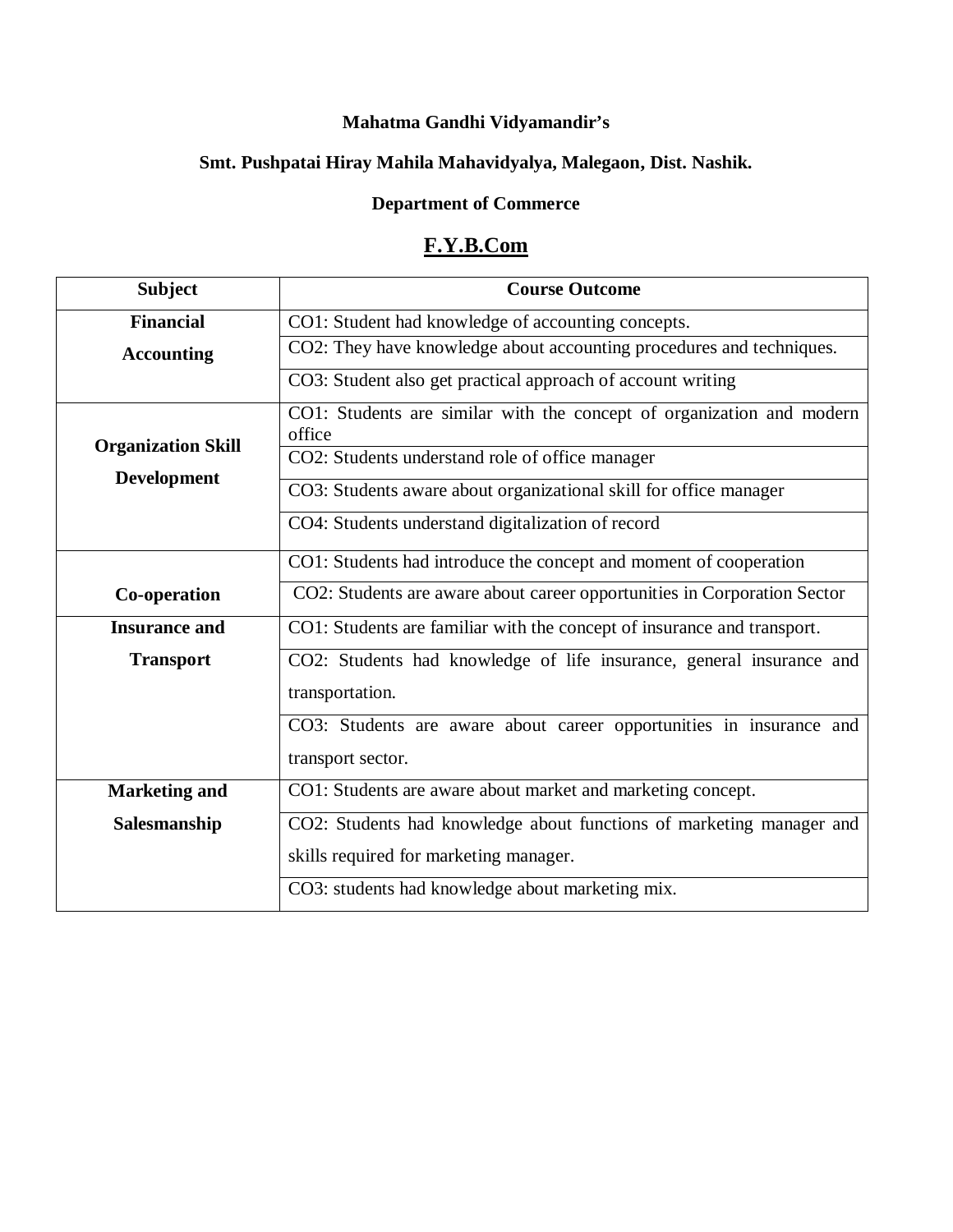**S.Y.B.Com**

| <b>Subject</b>             | <b>Course Outcome</b>                                                      |
|----------------------------|----------------------------------------------------------------------------|
| Corporate                  | CO1: Students are aware about conceptual aspect of corporate accounting    |
| <b>Accounting</b>          | CO2: Development in computerized accounting skill in students              |
|                            | CO3: Students are familiar about accounting standards.                     |
| <b>Business</b>            | CO1: Students had knowledge and understand business concepts.              |
| <b>Management</b>          | CO2: Students understand functions of management.                          |
| <b>Elements of Company</b> | CO1: Students are aware about knowledge of fundamentals of company law.    |
| Law                        | CO2: Students have updated knowledge about companies Act                   |
| <b>Business</b>            | CO1: Students had knowledge about various forms of business organizations. |
| Administration             | CO2: Students are aware about business environment.                        |
| <b>Cost and Work</b>       | CO1: Students had knowledge about basic cost concepts.                     |
| <b>Accounting</b>          | CO2: Students had knowledge about elements of cost and ascertainment of    |
|                            | material and labour cost.                                                  |
| <b>Marketing</b>           | CO1: Students are aware about recent trends in marketing.                  |
| <b>Management</b>          | CO2: Awareness in students about eco friendly marketing product.           |
|                            | CO3: Students are aware about use of e-commerce.                           |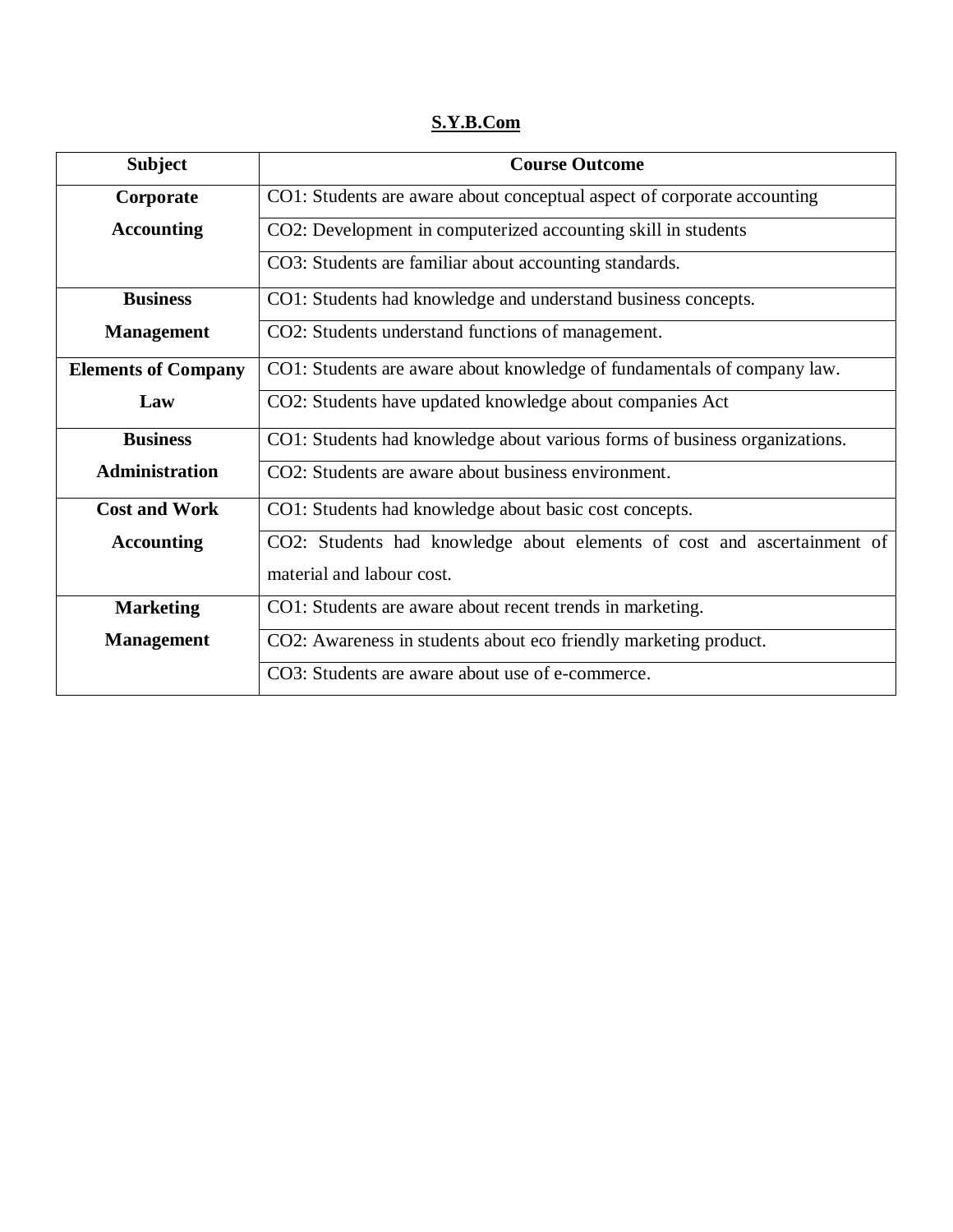## **T.Y.B.Com**

| <b>Subject</b>             | <b>Course Outcome</b>                                                            |
|----------------------------|----------------------------------------------------------------------------------|
| <b>Business Regulatory</b> | CO1: Students had acquired basic concepts, terms and provisions of mercantile    |
| <b>Framework</b>           | and business law.                                                                |
| (Mercantile Law)           | CO2: Students understand law of partnership, sale of goods act 1930, e-commerce, |
|                            | consumer protection act 1986, IPR etc.                                           |
| <b>Advanced</b>            | CO1: Students had the knowledge of various accounting concepts.                  |
| <b>Accounting</b>          | CO2: Students are also aware about practical approach of account writing.        |
| <b>Auditing and</b>        | CO1: Students had knowledge about the concept and principles of auditing, audit  |
| <b>Taxation</b>            | process, assurance standards, tax audit and audit of computerized system.        |
|                            | CO2: Students had knowledge about preparation of audit report.                   |
|                            | CO3: Students understand about computation of income, submission of income       |
|                            | tax return, advance tax, TDS authorities for tax collection under income tax act |
|                            | 1961.                                                                            |
| <b>Marketing</b>           | CO1: Students understand the concept and functioning of marketing planning.      |
| <b>Management</b>          | CO2: Students understand strategy, social marketing.                             |
| (Special $P - II$ )        | CO3: Students understand marketing in global scenario.                           |
| <b>Cost and Works</b>      | CO1: Students had knowledge about the concepts and principles application of     |
| <b>Accounting</b>          | overheads.                                                                       |
| (Special $P - II$ )        | CO2: Students understand various methods of costing and their applications.      |
| <b>Business</b>            | Co1: Students had knowledge of concept and functions of HRD and nature of        |
| <b>Administration</b>      | marketing functions of business enterprise.                                      |
| (Special $P - II$ )        | CO2: Students had awareness about HR function, recruitment and training,         |
|                            | performance appraisal management.                                                |
|                            | CO3: Student understand marketing mix, advertising and modern marketing          |
|                            | trends.                                                                          |
| <b>Business</b>            | Students understand the concept of finance,<br>CO1:<br>financial planning,       |
| <b>Administration</b>      | capitalization and management of finance.                                        |
| (Special $P - III$ )       | CO2: Students had knowledge of production, operation and function.               |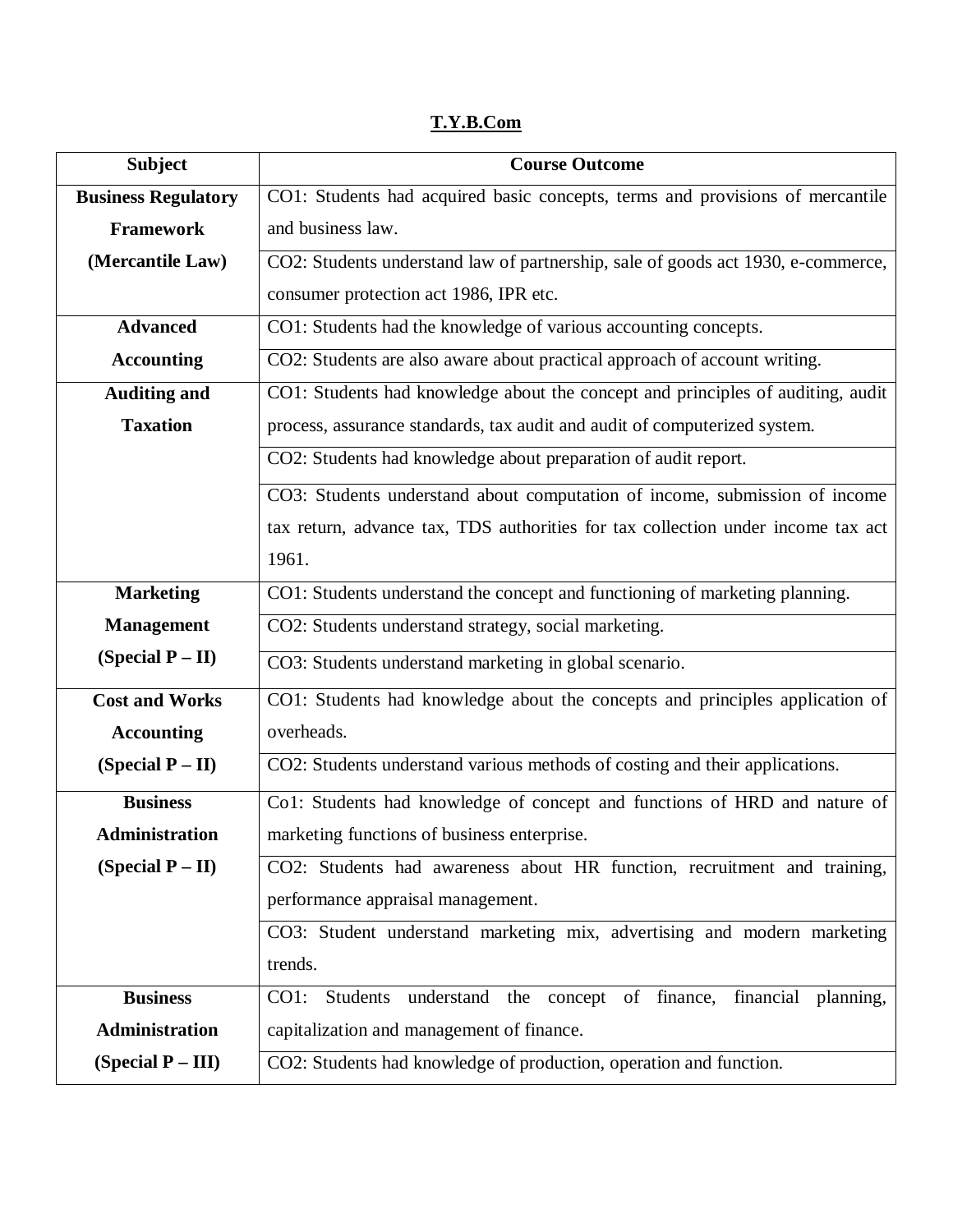| <b>Cost and Works</b> | CO1: Students had knowledge regarding costing techniques                        |
|-----------------------|---------------------------------------------------------------------------------|
| <b>Accounting</b>     | CO2: Students understand the concepts marginal costing, budgetary control,      |
| (Special $P - III$ )  | uniform costing, MIS in costing, Standard costing, farm costing and cost audit. |
| <b>Cost and Works</b> | CO1: Students understand marketing research.                                    |
| <b>Accounting</b>     | CO2: Students understand the role brand and distribution management in          |
| (Special $P - II$ )   | marketing.                                                                      |
|                       | CO3: Students understand about advertising, brand management, industrial        |
|                       | marketing and marketing control.                                                |

The syllabus of FYBCom for Choice based Credit System (CBCS) to be implemented form 2019-2020.

## **Semester: I**

#### **Learning Outcomes:**

After successful completion of this course students will be able to do the following:

### **CC- 112 Financial Accounting- I**

- **Co – 1** To learn the basic accounting concepts
- $Co 2 To$  understand the application of these concepts in business world
- Co 3 To know the skills regarding Computerized Accounting
- Co 4 To learn the knowledge regarding finalization of accounts of various establishments.

#### **CC 113 Business Economics (Micro) – I**

- $Co 1$  To know the knowledge of business economics
- $Co 2 To learn the micro economic concepts$
- $Co 3 To analyze and interpret charts and graphs$
- Co 4 To understand basic theories, concepts of micro economics and their application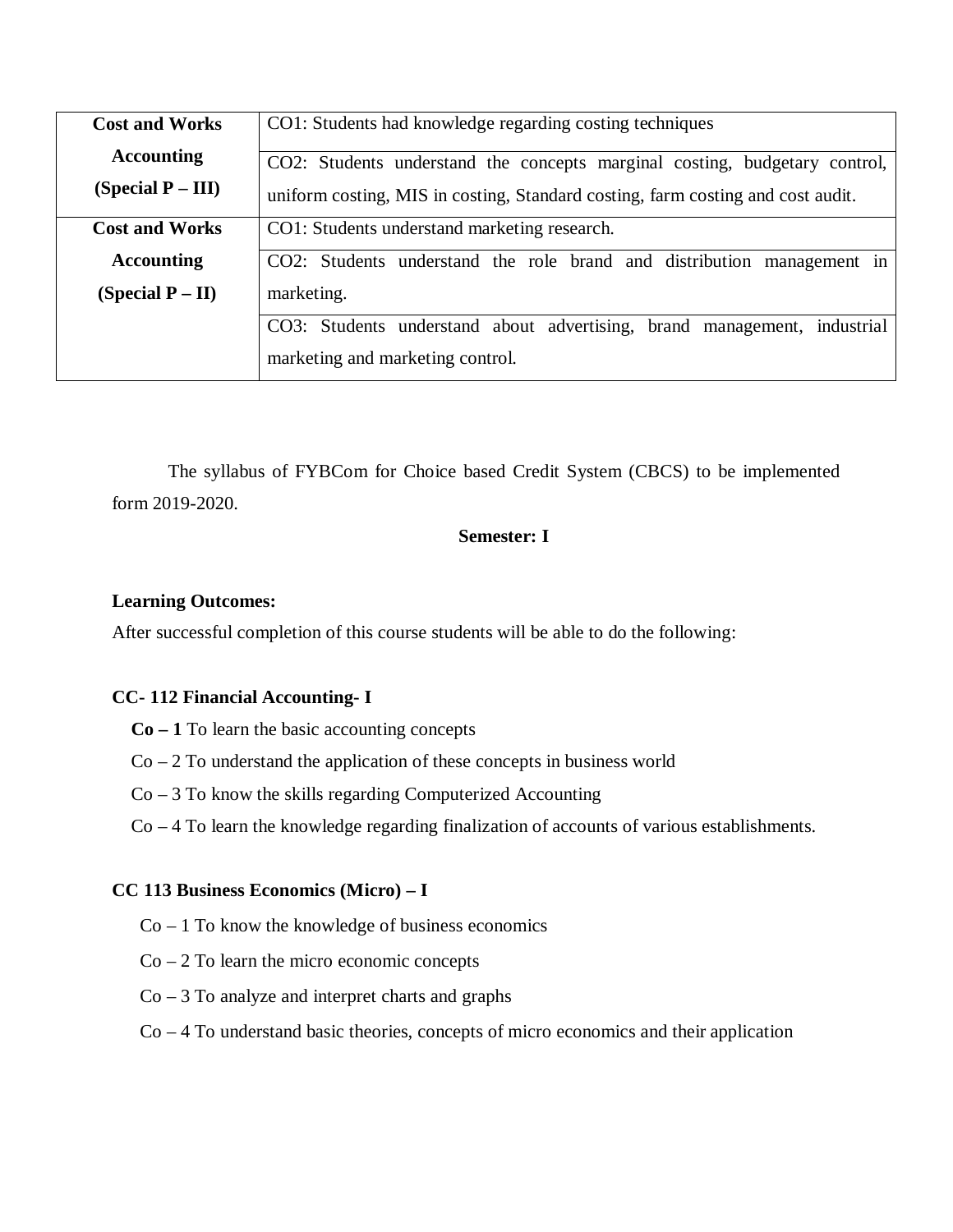## **CC- 115 - A Organizational Skills Development- I**

 $Co - 1$  To know the emerging changes in the modern office environment

Co – 2 To learn the conceptual, analytical , technical and managerial skills of efficient office organization and records management

 $Co - 3 To learn the organizational skills$ 

Co – 4 To know the Technical skills for designing and developing effective means to manage records, consistency and efficiency of work flow in the administrative section of an organsation

 $Co - 5$  To learn the employability skills

### **Course Code – 115 - E Theory and Practice of Co-operation- I**

 $Co - 1$  To know the concept of co-operative movement.

 $Co - 2 To know the scope of Co-operation$ 

Co – 3 To build their career in the field of Co-operation and Rural Development

### **CC – 116 - B Insurance and Transport- I (Insurance)**

 $Co - 1$  To know the concepts of Insurance.

Co – 2 To awareness regarding basic knowledge about Life Insurance, Fire Insurance and Marine Insurance.

 $Co - 3 To awareness of career opportunities in the field of Insurance$ 

## **C C– 116 - C Marketing and Salesmanship- I (Fundamentals of Marketing)**

- $Co 1$  To know the basic concepts in Marketing.
- Co 2 To understand the basic knowledge of Market Segmentation and Marketing Mix
- Co 3 To gain the knowledge on Product and Price Mix.

Co – 3 To establish link between commerce, business and marketing.

Co – 4 To understand the segmentation of markets and Marketing Mix.

 $Co - 5$  To enable students to apply this knowledge in practicality by enhancing their skills in the field ofMarketing.

#### **Semester: I**

#### **CC- 122 Financial Accounting- II**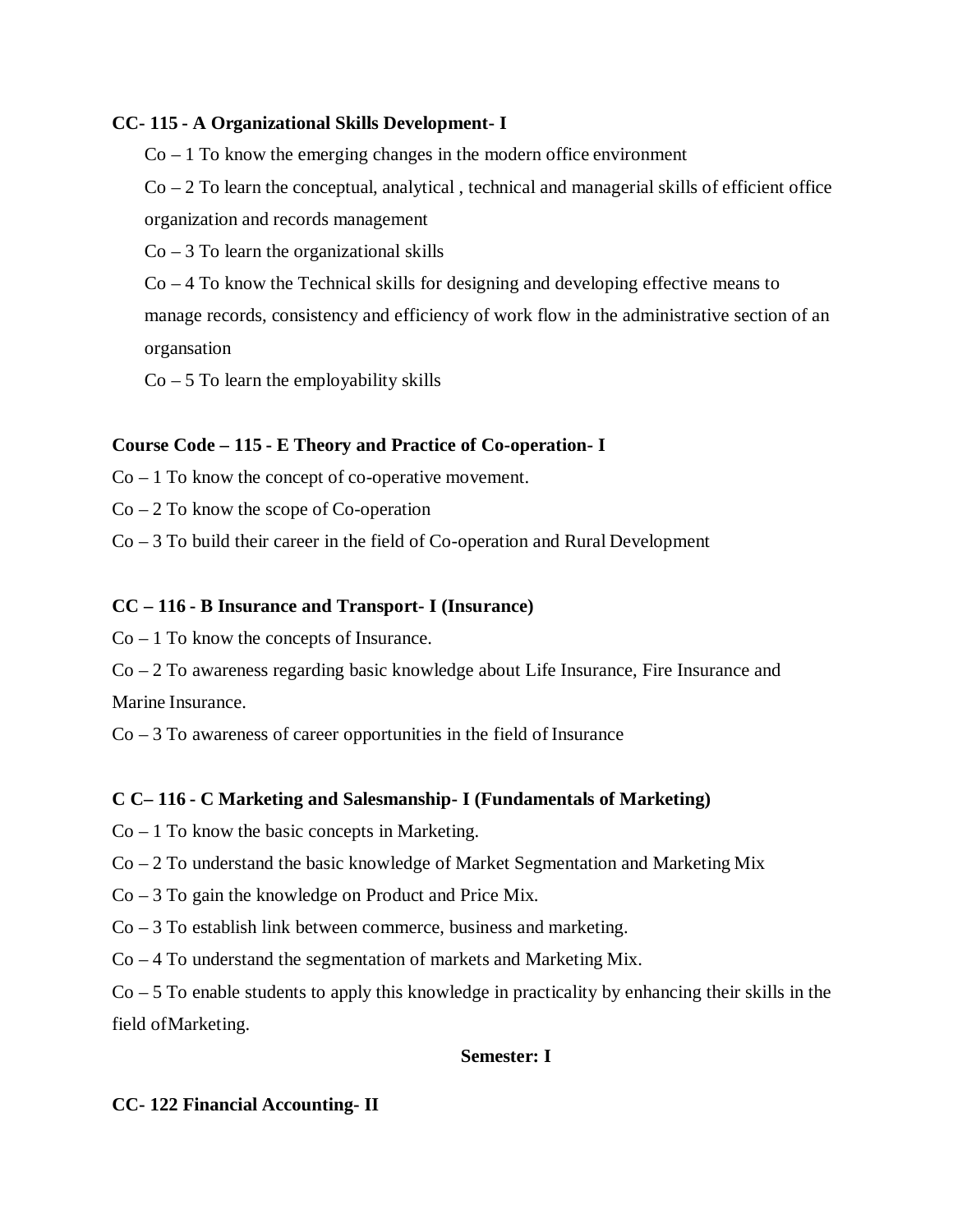- $Co 1$  To learn the knowledge of various software used in accounting
- $Co 2 To gain the knowledge about final accounts of charitable trusts$
- $Co 3$  To understand the valuation of intangible assets
- $Co 4$  To know about accounting for leases

#### **CC- 123 Business Economics (Micro) – II**

Co - 1 To understand the basic concepts of micro economics.

 $Co-2$  To understand the tools and theories of economics for solving the problem of decision making by consumers and producers.

 $Co - 3$  To understand the problem of scarcity and choices.

 $Co - 4$  To know the meaning of business economics

 $Co - 5$  To understand basic theories, concepts of micro economics and their application

#### **CC- 125 - A Organizational Skills Development- II**

 $Co-1$  To learn the qualities of a good manager and develop the necessary skill sets

- $Co 2 To know the technical skills of technological advancesments and digitalization$
- $Co 3$  To develop the communication skills and know the latest tools of communication
- Co 4 To develop writing, presentation, interpersonal skills for effective formal corporate reporting.

 $Co - 5$  To understand the recent trends in communication technology and tools of office automation

#### **CC –125 - E Theory and Practice of Co-operation- II**

- $Co 1$  To know the various types of co-operatives.
- Co 2 To know the role of Government in Co-operative movement.
- Co 3 To Analysis the impact of LPG on Co-operation movement.
- Co 4 To learn the means of Co-operative education and Training.

#### **CC –126 - B Insurance and Transport- I (Insurance)**

- $Co 1$  To acquaint with the concepts of transport.
- $Co 2$  To gain the awareness regarding basic knowledge about transportation system in India.